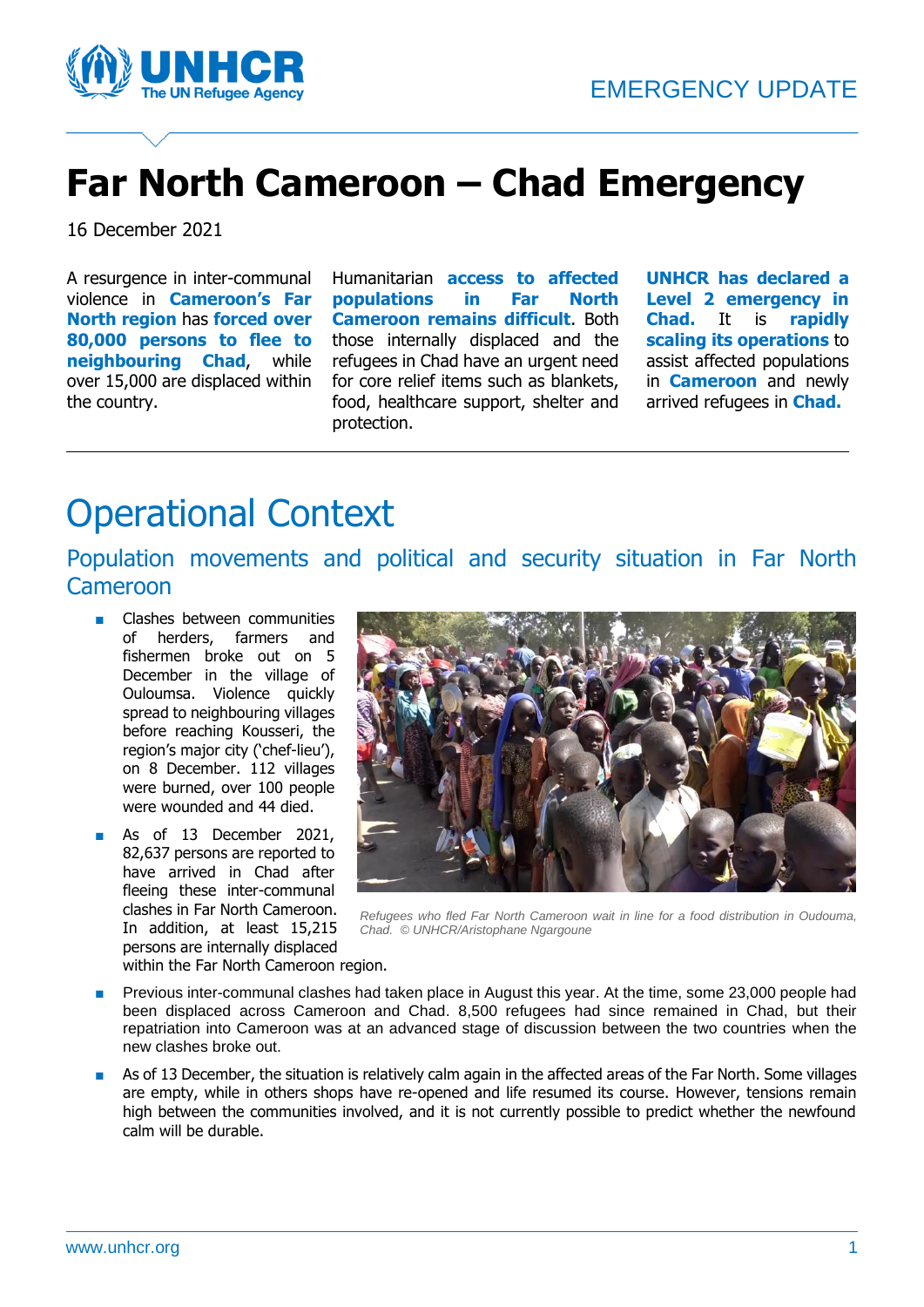# UNHCR Emergency Response

#### Level 2 Emergency Declaration

- UNHCR's emergency response started on 9 December. This marked the resumption of operations in the Far North area after they had been suspended for a few days due to the high levels of violence and insecurity.
- On 15 December, a Level 2 emergency (out of four levels) has been declared for the UNHCR Operation in Chad. The Level 1 emergency declaration for Cameroon, which had taken place in light of the previous intercommunal clashes in August, is maintained.
- This decision will help structure the scale up of UNHCR operations' preparedness and response activities to better address the protection needs of refugees, internally displaced persons and other populations affected by this new crisis in the Far North region.

### Far North Cameroon

- As of 12 December, at least 15,125 people are estimated to be internally displaced due to the intercommunal clashes in Far North Cameroon. Since humanitarian access to the area is currently very limited, those figures are likely to be a conservative estimate. There are many women and children among the displaced.
- Many of those who have been forced to flee but remain within Cameroon now live in informal settlements or sleep out in the open, while others have been taken in by families. They are in urgent need of shelter, especially as the current situation risks putting a great strain on generous host communities who already faced widespread poverty. It also exacerbates security risks for internally displaced persons who remain near the zone where clashes took place. Additionally, many people of concern are having difficulties accessing safe water and have no access to latrines, which means serious hygiene problems are quickly arising in Maroua and other places.
- As lead of the protection cluster, UNHCR will coordinate with other actors in order to address key protection concerns for internally displaced persons. The large number of women and children who have specific protection needs will be taken into account when planning the response. The current living situation of internally displaced persons comes with great promiscuity which increases risks of gender-based violence, sexual abuse and exploitation. Education is another key child protection concern, as internally displaced children and youth are no longer able to go to school. Another key issue is documentation, since many internally displaced persons have lost their identity documents and birth certificates when their houses were burned. UNHCR will start registering all children at the civil registry and issuing birth certificates to mitigate long-term risks of statelessness.

#### **Chad**

- As of 13 December 2021, 82,637 individuals from Far North Cameroon are estimated to have arrived in Chad. So far, the Government has maintained its border open and reaffirmed its full commitment to asylum and the humanitarian cause.
- Many new arrivals required immediate medical attention. Health partners, including IRC, ADES and MSF France, have been on the frontline of the medical response.
- Relocation is a priority issue, as it is always safer for those forced to flee to move further away from the border and the zone where the violence originated. Refugees from Far North Cameroon in Chad are currently scattered across 29 different sites, including 19 in urban areas hosting around 54% of the new arrivals. UNHCR estimates that three to four sites are needed to accommodate all the refugees, and is currently working with the authorities to identify suitable locations, in full compliance with land ownership laws.
- UNHCR is providing new arrivals with hot meals, with the support the Red Cross and ADES. On 11 December, WFP also started the distribution of high-energy biscuits (HEB) and meals to affected communities.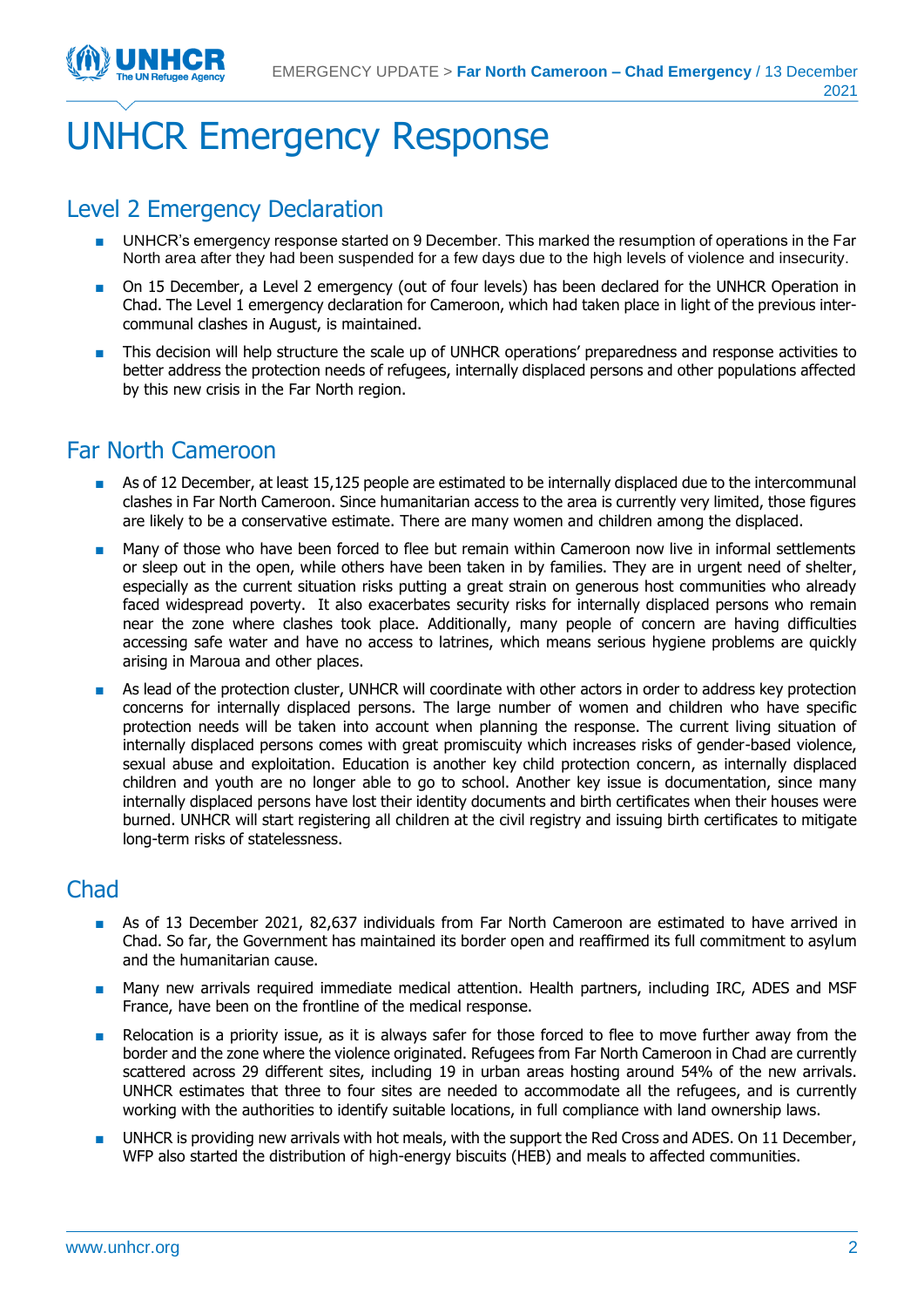



*CHAD - Influx of refugees from Far North Cameroon. © UNHCR N'Djamena / Chari-Baguirmi province. 13 December 2021.*

Refugees have said that they urgently need mats and blankets, since nights can be very cold at this time of the year in Chad. The stock of core relief items (CRIs) in Chad is currently very limited, and UNHCR is working on airlifting further supplies to the country as soon as possible. Initial distribution of the items available has thus focused on extremely vulnerable individuals or families, as identified through medical or protection referrals. UNICEF has started the distribution of hygiene kits, which are also in high demand, along with kitchen sets.

■ A pre-registration exercise has been launched by the Government and UNHCR on 14 December, with the support of the Red Cross. It is currently ongoing and should last for up to two weeks. So far, UNHCR estimates that there is an extremely high proportion of children among the newly arrived in Chad, while a very large majority of the adults are female. The response is thus being planned on the basis of a highly vulnerable population of concern, and accounts for many individuals with specific protection needs, such as pregnant women, elderly people and unaccompanied minors.

## Coordination and Partnerships

#### Cameroon

- In order to respond to those acute needs, the Rapid Response Mechanism (RRM) for first emergency has been activated under the coordination of OCHA. This mechanism is designed to monitor humanitarian action, conduct multisector needs assessments (MSAs) and implement several types of emergency responses. The RRM will lead the Shelter/CRI (core relief items) cluster and work on providing adequate accommodation to internally displaced persons, while UNHCR is planning to lead the protection cluster.
- UNHCR is collaborating with national authorities, OCHA and humanitarian partners in the framework of the RRM to address these operational challenges and organize assistance for IDPs in the areas where access is already possible.

#### Chad

- In Chad, UNHCR has designated an Emergency Coordinator and established a task force leading the coordination efforts for a more efficient emergency response. The current situation highlighted the importance of partnerships, since partners who had been present in rural areas since August were able to intervene immediately.
- From 9 December, UNHCR has established a daily operational coordination meeting to share vital information on the unfolding situation and humanitarian needs identified, and start up the coordination of the response. Meetings are held online each evening, bringing together all UN, NGOs and governmental actors involved in the first response. Key partners are the local authorities, CNARR, WFP, UNICEF, UNFPA, OCHA, OHCHR, the